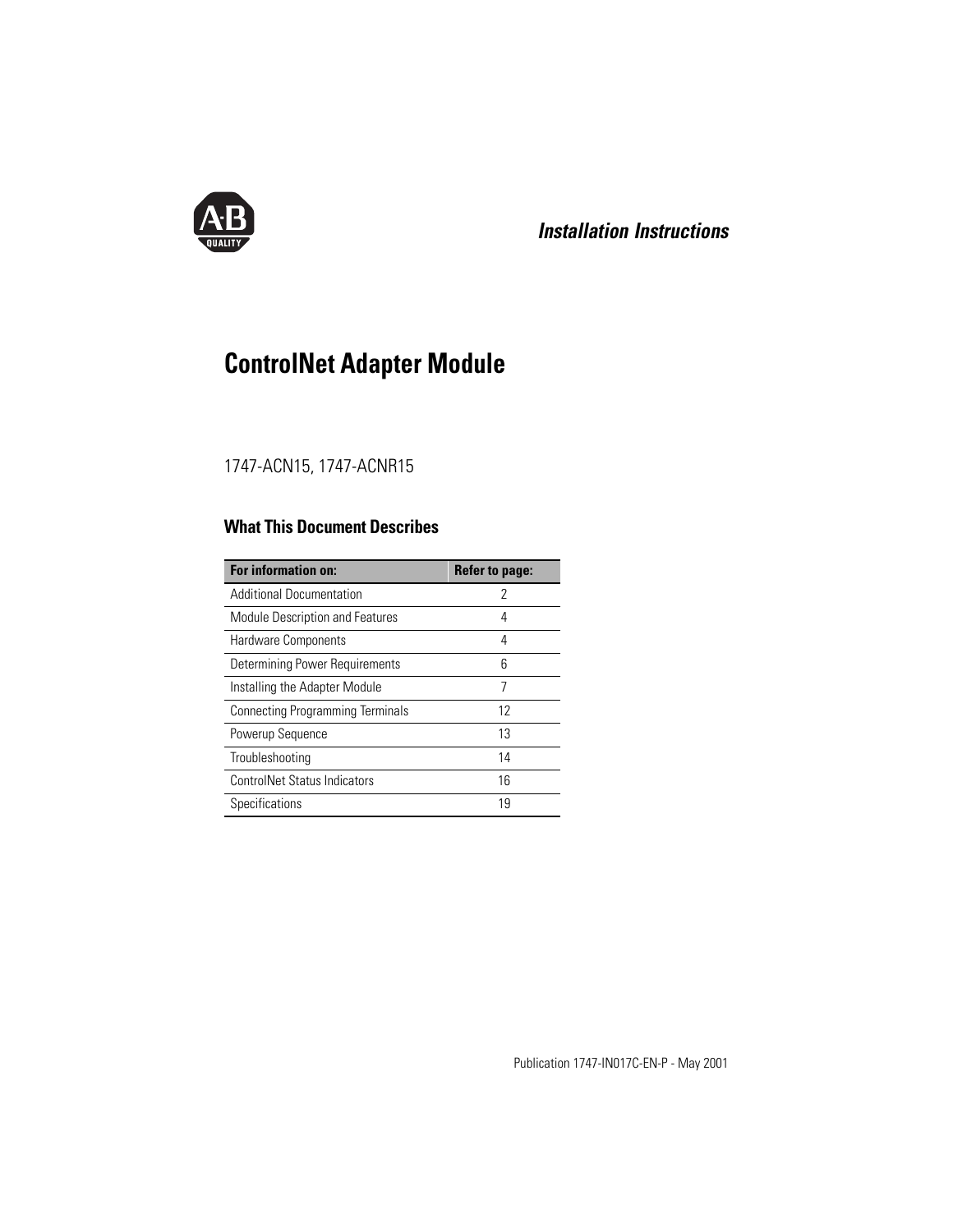## **User Manual and Other Related Documentation**

For detailed information on how to use the ControlNet Adapter Module, refer to the ControlNet Adapter Module User Manual, publication 1747-UM003A-EN-P.

For detailed information on planning and installing your ControlNet system, refer to the following publications:

| <b>Publication</b>                                        | <b>Publication Number</b> |
|-----------------------------------------------------------|---------------------------|
| ControlNet Adapter User Manual                            | 1747-UM003A-EN-P          |
| ControlNet Cable System Component List                    | $AG-2.2$                  |
| ControlNet Cable System Planning and Installation Manual  | 1786-6.2.1                |
| ControlNet Coax Tap Installation Instructions             | 1786-IN007A-EN-P          |
| ControlNet Network Access Cable Installation Instructions | 1786-2.6                  |
| <b>ControlNet Repeater Installation Instructions</b>      | 1786-5.13                 |
| Industrial Automation Wiring and Grounding Guidelines     | 1770-4.1                  |

If you would like any of this documentation, you can:

- download a free electronic version from the internet: **www.theautomationbookstore.com**
- purchase a printed copy by:
	- **–** contacting your local distributor or Rockwell Automation representative
	- **–** visiting **www.theautomationbookstore.com** and placing your order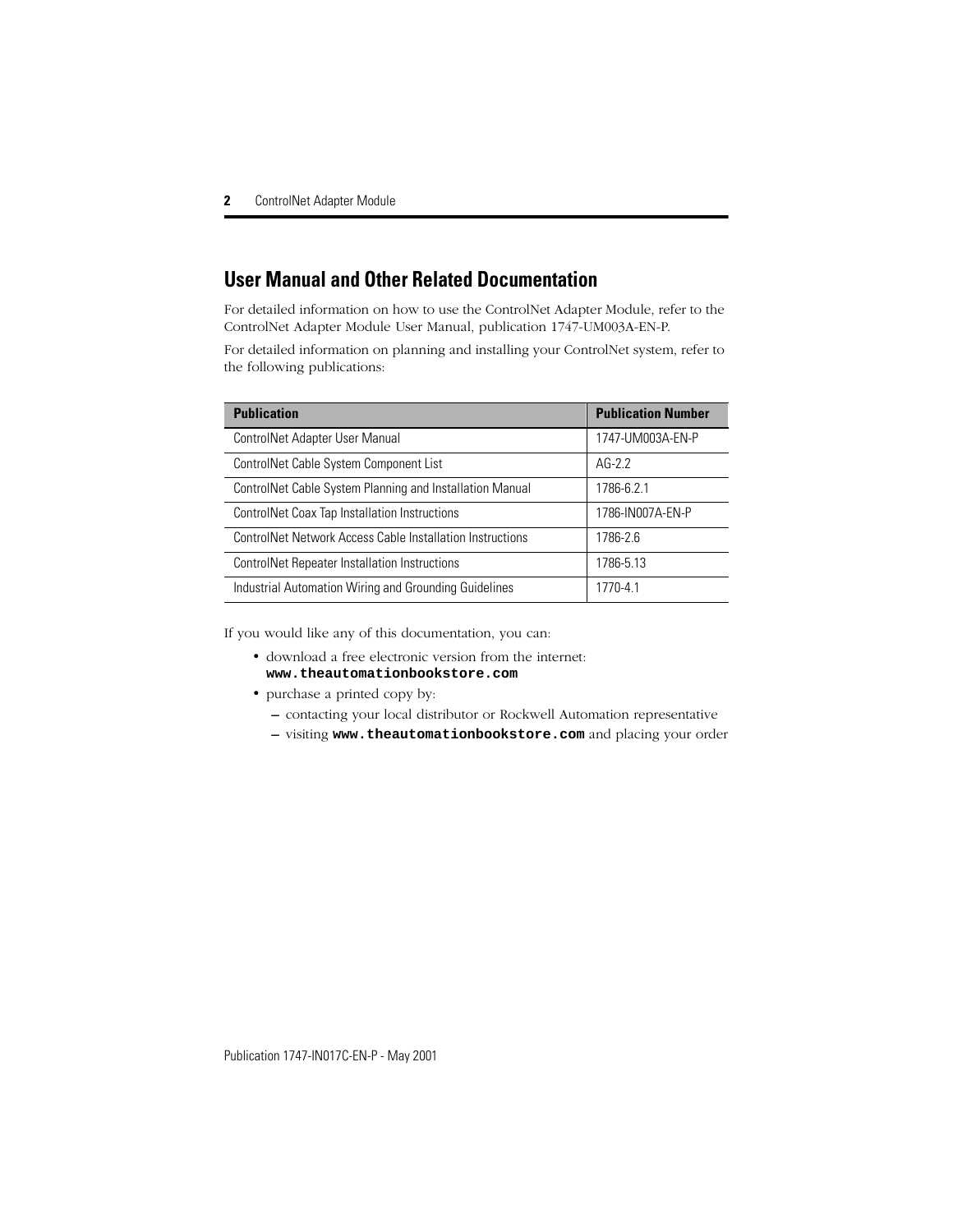### **European Communities (EC) Directive Compliance**

If this product has the CE mark it is approved for installation within the European Union and EEA regions. It has been designed and tested to meet the following directives.

### **EMC Directive**

This product is tested to meet the Council Directive 89/336/EC Electromagnetic Compatibility (EMC) by applying the following standards, in whole or in part, documented in a technical construction file:

- EN 50081-2 EMC Generic Emission Standard, Part 2 Industrial Environment
- EN 50082-2 EMC Generic Immunity Standard, Part 2 Industrial Environment

This product is intended for use in an industrial environment.

### **Low Voltage Directive**

This product is tested to meet Council Directive 73/23/EEC Low Voltage, by applying the safety requirements of EN 61131-2 Programmable Controllers, Part 2 - Equipment Requirements and Tests. For specific information required by EN 61131-2, see the appropriate sections in this publication, as well as the Allen-Bradley publication Industrial Automation Wiring and Grounding Guidelines, publication 1770-4.1.

Open style devices must be provided with environmental and safety protection by proper mounting in enclosures designed for specific application conditions. See NEMA Standards publication 250 and IEC publication 529, as applicable, for explanations of the degrees of protection provided by different types of enclosure.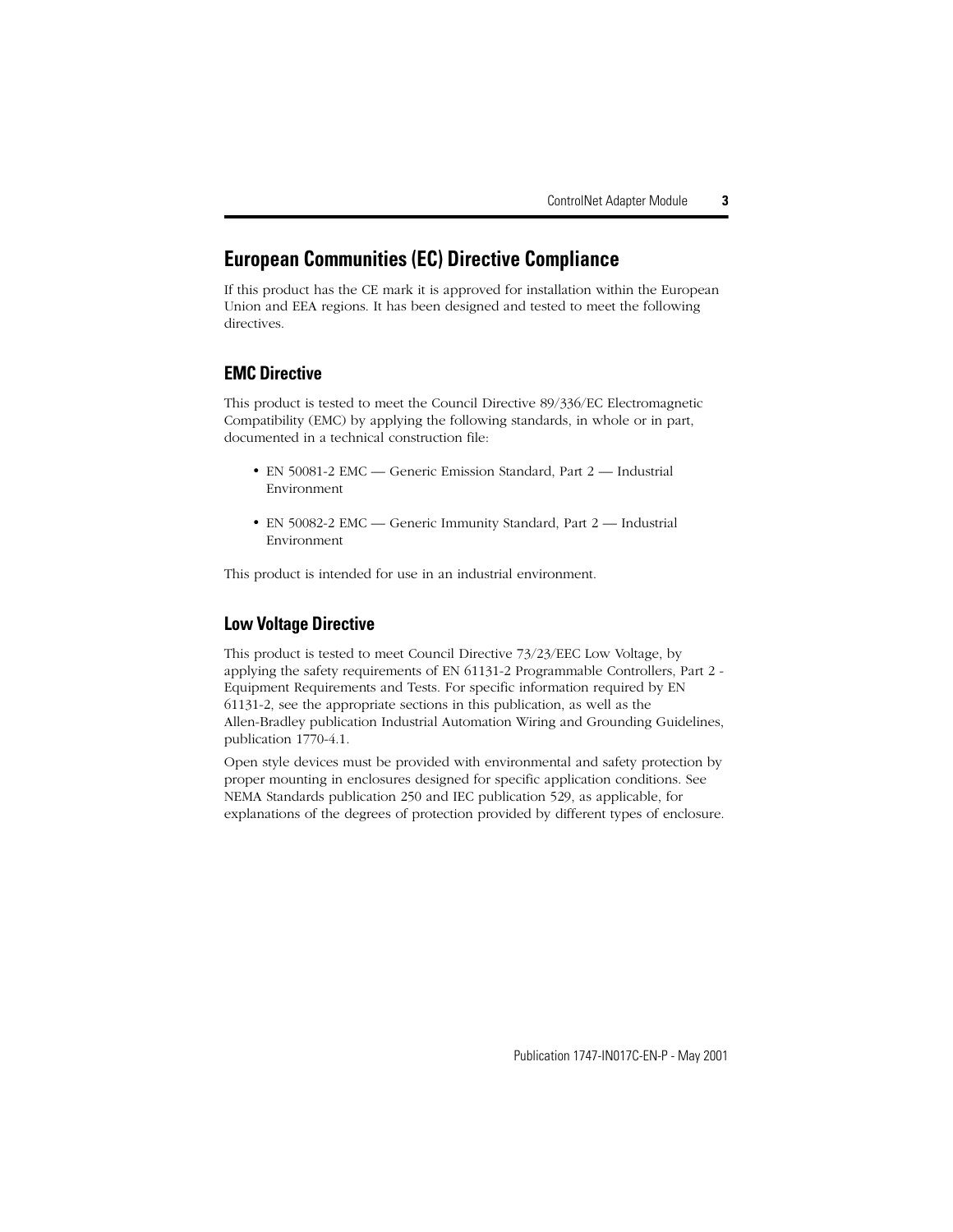## **Module Description and Features**

The 1747-ACN15 and -ACNR15 adapters control 1746 remote I/O on the ControlNet network. The ControlNet network is a communication architecture that allows the exchange of messages between ControlNet products compliant with the CI specification.

The adapters support multiple scheduled connections to individual modules or rack scheduled connections to a group of modules. Up to 64 scheduled connections per adapter are possible with a maximum of 251 input words and/or 249 output words supported per scheduled connection. An adapter can control up to 30 slots of 1746 I/O (3 chassis max.).

The 1747-ACN15 and -ACNR15 adapters features include:

- high-speed data transfer
- diagnostic messages
- local communication network access through the network access port (NAP)
- redundant media (1747-ACNR15 only)
- unscheduled messaging
- multicast outputs
- PLC-5 ControlNet hot backup

### **Hardware Components**

The adapter module consists of the following major components, as shown in the following figure:

- ControlNet status and health indicators
- status display and network address
- network access port (NAP)
- ControlNet connectors (one on 1747-ACN15; two on 1747-ACNR15)
- module net address switch assemblies (on top of module)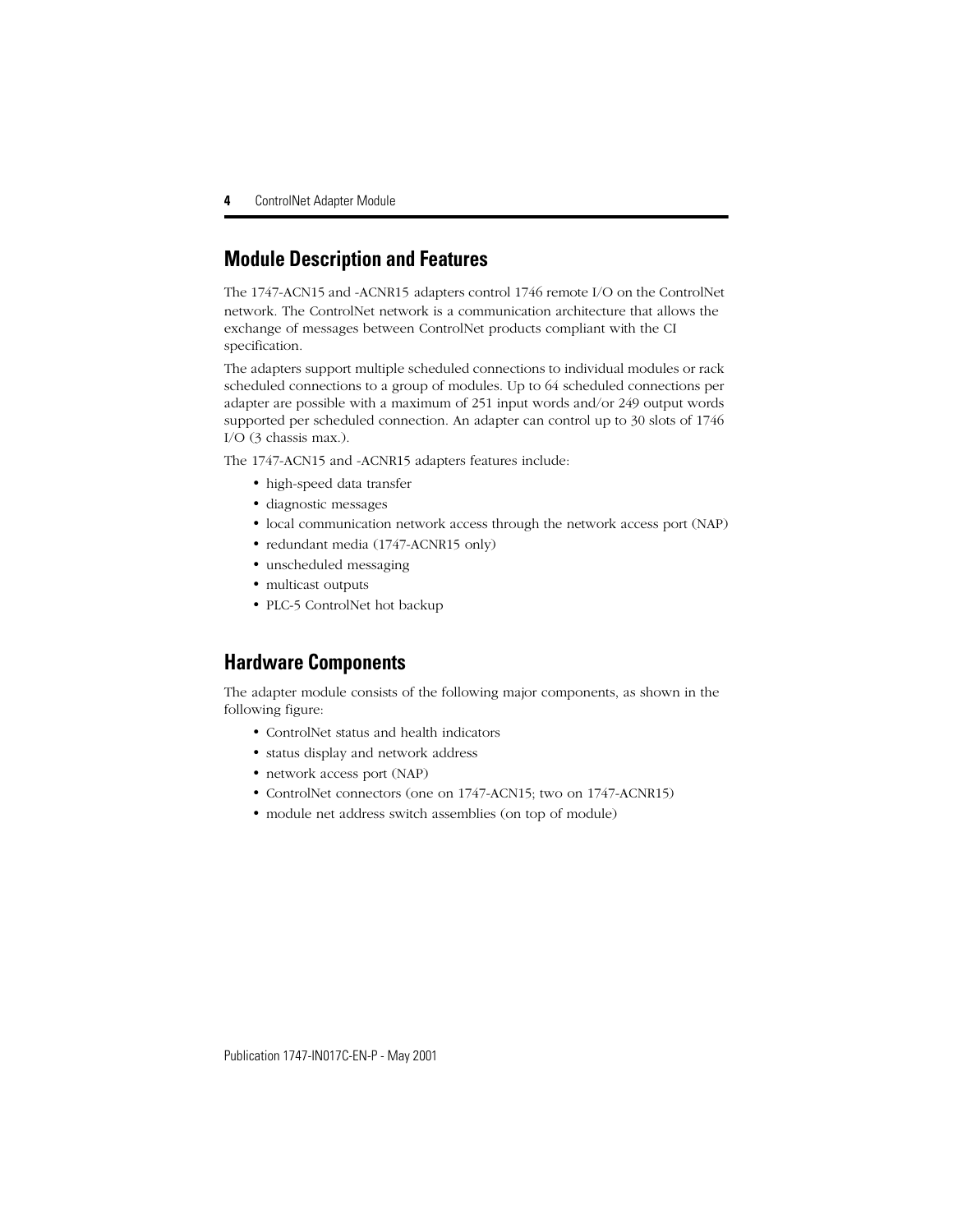

### **Diagnostic Indicators**

Health indicators are located on the front panel of the adapter module. They indicate both normal operation and error conditions in your remote I/O system.

An alphanumeric display (net address/status) provides status code indications when an error occurs during initialization or operation.

A complete description of the diagnostic indicators and status display and how to use them for troubleshooting is explained on [page 14.](#page-13-0)

### **Network Access Port (NAP)**

The network access port provides a bidirectional electrical interface for programming, maintenance, and I/O monitoring devices in both redundant and non-redundant connections. How to connect programming terminals to the network using the NAP is described on [page 12.](#page-11-0)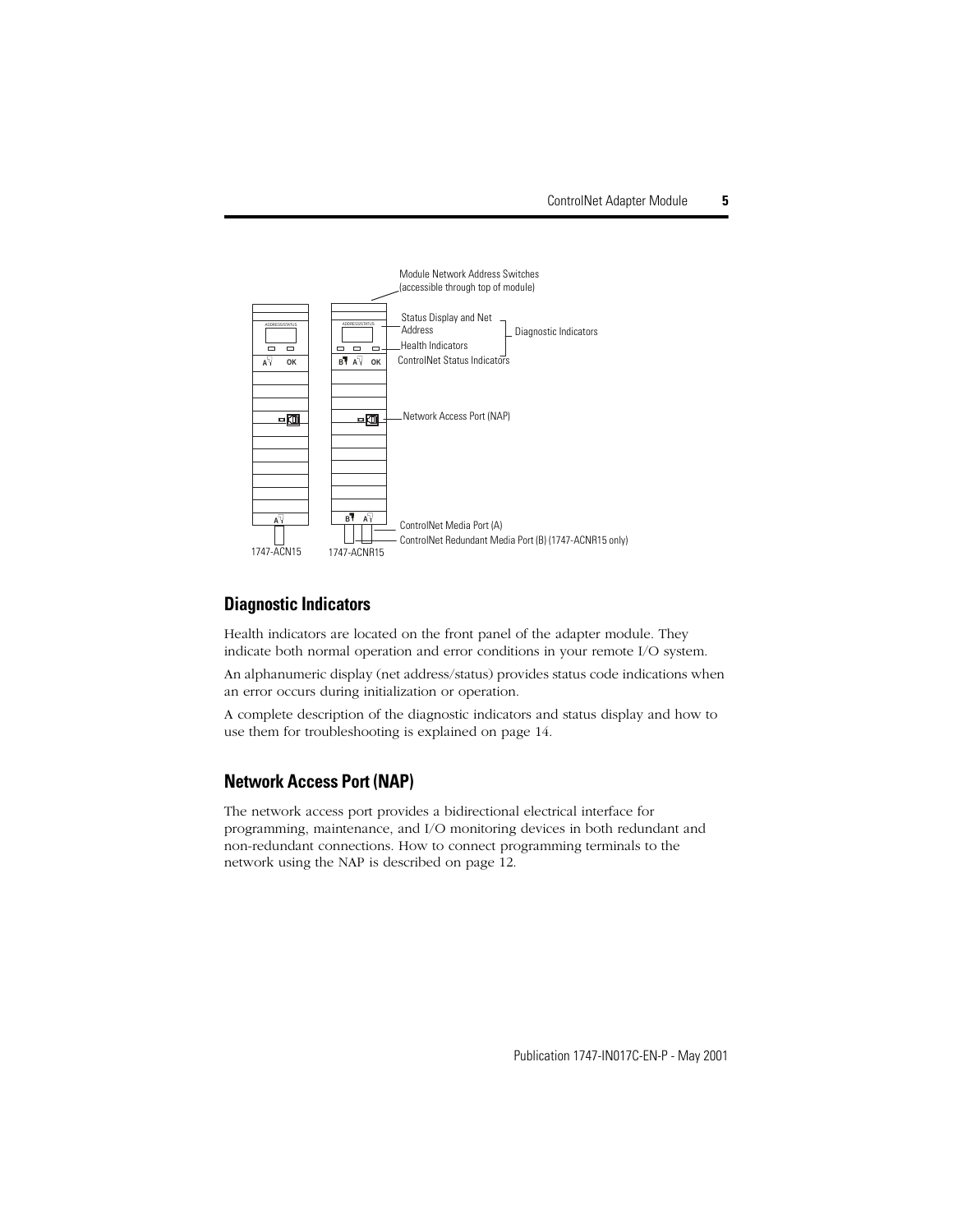### **ControlNet Connectors**

Cable connection to the module is through standard BNC connectors on the front of the module, as shown below.

#### **Example of a Redundant System**

.



1. End device supporting redundant cabling is a 1747-ACNR15.

Refer to the *ControlNet Cable System Planning and Installation User Manual*, Publication 1786-6.2.1 for more information.

### **Network Address Switch Assemblies**

You must set two switch assemblies to configure your adapter module with its unique network address. You access these switches through the top of the module. The following figure shows the location of the switches. These switches are read on power-up to establish the network address of the module. Network address switch settings are described on [page 7.](#page-6-0)

### **Determining Power Requirements**

The ControlNet adapter module requires a maximum backplane current of 900mA at 5VDC. Remember to add this amount to other current requirements for your I/O chassis.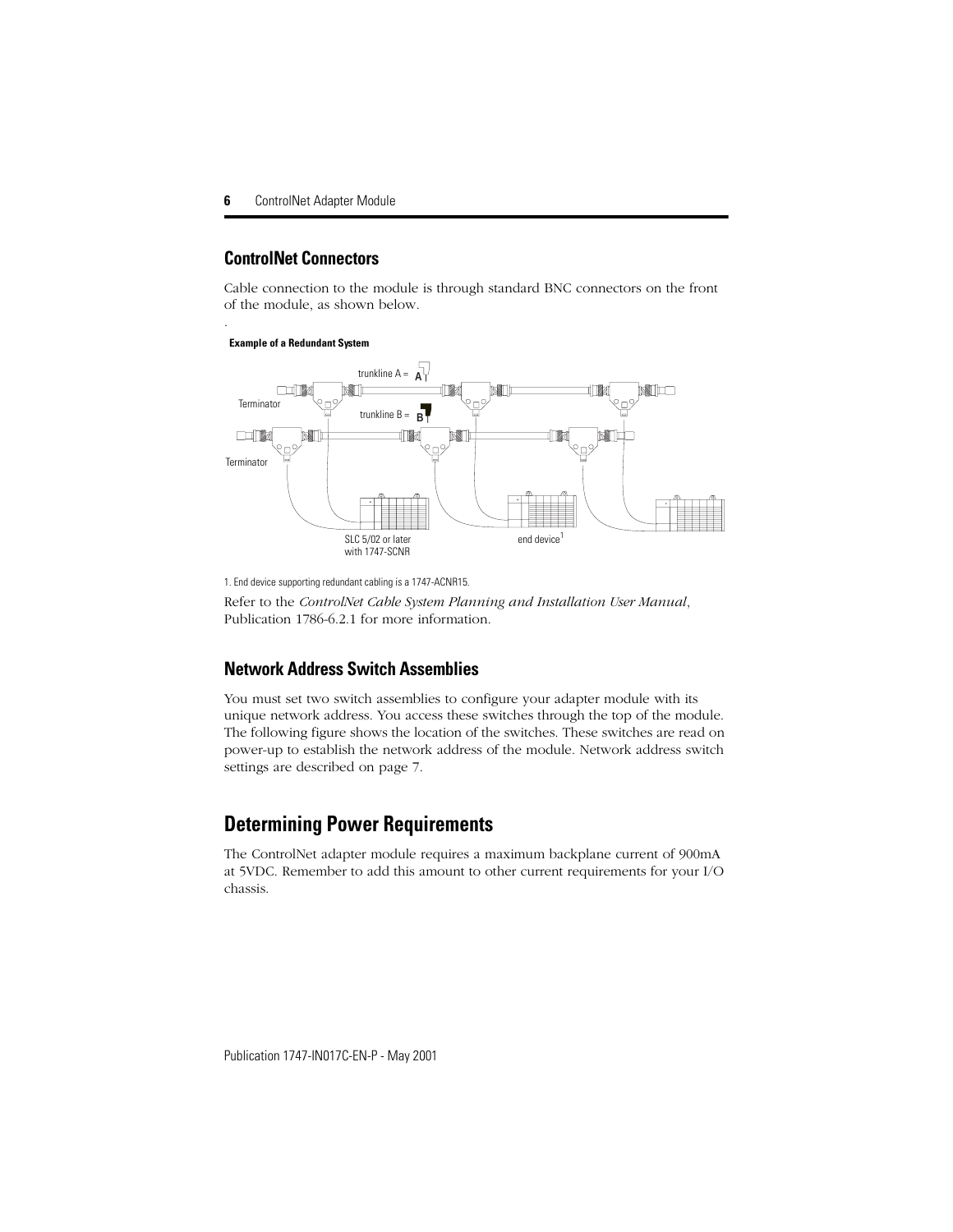### <span id="page-6-0"></span>**Setting the Network Address Switches**

The switches on the top of the adapter module determine the network address of the adapter. The two switches are:

- the ten's switch
- the one's switch

The combination of these switches allows selection of network addresses from 01 to 99.





### **Installing the Adapter Module in the Chassis**

After you set the appropriate switch assemblies for your adapter module, follow these procedures for installation.

Refer to the *Industrial Controller Wiring and Grounding Guidelines* publication 1770-4.1 for proper grounding and wiring methods to use when installing your module.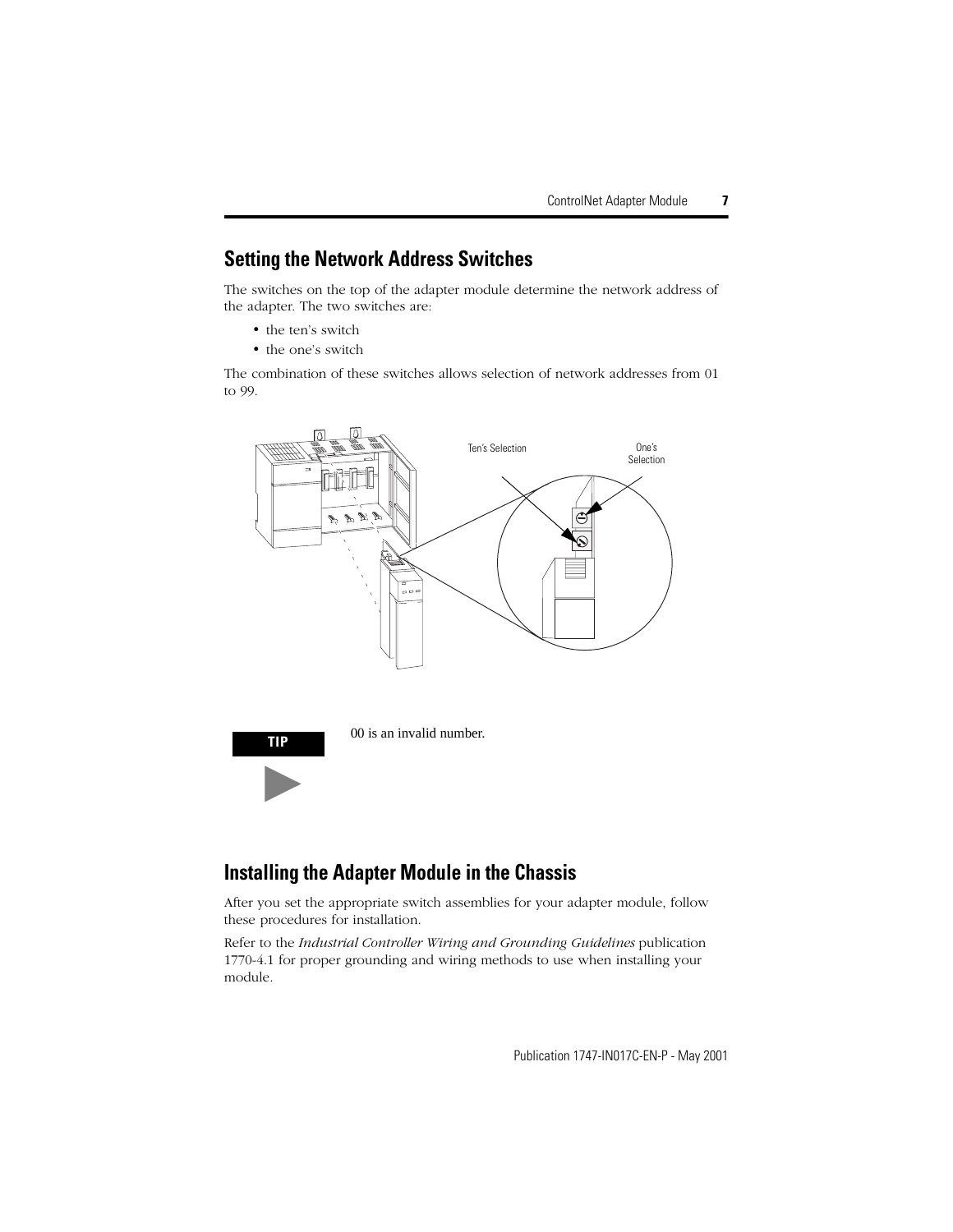

If you insert or remove the ControlNet Adapter with power applied to this module or any device on the network, an electrical arc can occur. This could cause an explosion in hazardous location installations. Be sure that power is removed or the area is nonhazardous before proceeding.

- **1.** Remove power from the I/O chassis before inserting (or removing) the module.
- **2.** Align the circuit board with the chassis card guide in the left slot.



- **3.** Slide the module into the chassis until the top and bottom latches are latched.
- **4.** Press firmly and evenly to seat the module in its backplane connectors. To remove the module, press the releases at the top and bottom of the module and pull it out.

#### **ATTENTION**



Do not force the module into the backplane connector. If you cannot seat the module with firm pressure, check the alignment. Forcing the module can damage the backplane connector or the module.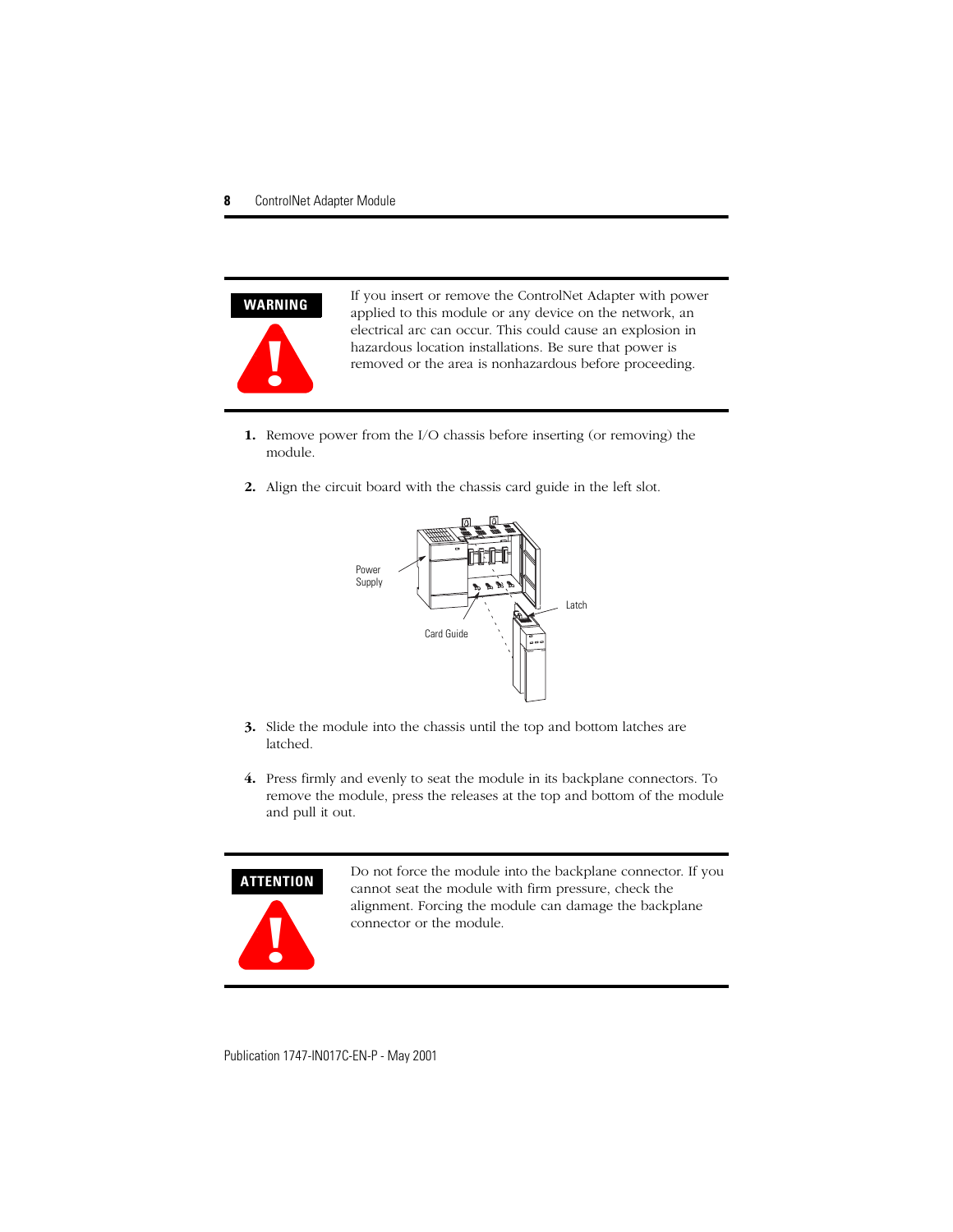### **Connecting Your Adapter to the ControlNet Network**

Connect your 1747-ACN15 or -ACNR15 adapter module to a ControlNet network via taps. as shown below:



**IMPORTANT** Taps contain passive electronics and must be purchased from Rockwell Automation for the network to function properly.

**1.** Remove the tap's dust cap (located on the straight or right angle connector).



| If your node supports: | Connect the tap's straight or right angle connector:                                                                               |
|------------------------|------------------------------------------------------------------------------------------------------------------------------------|
| Non-redundant media    | to the <b>channel A</b> connector on the 1747-ACN15 or 1747-ACNR15<br>(channel B on the 1747-ACNR15 is not used) <sup>(1)</sup>    |
| Redundant media        | • from trunkline $A$ to channel $A$ on the 1747-ACNR15<br>$\bullet$ from trunkline <b>B</b> to channel <b>B</b> on the 1747-ACNR15 |

 $(1)$  While both channels are active, we recommend using channel A for non-redundant media.



Do not allow any metal portions of the tap to contact any conductive material. If you disconnect the tap from the adapter, place the dust cap back on the straight or right angle connector to prevent the connector from accidentally contacting a metallic grounded surface.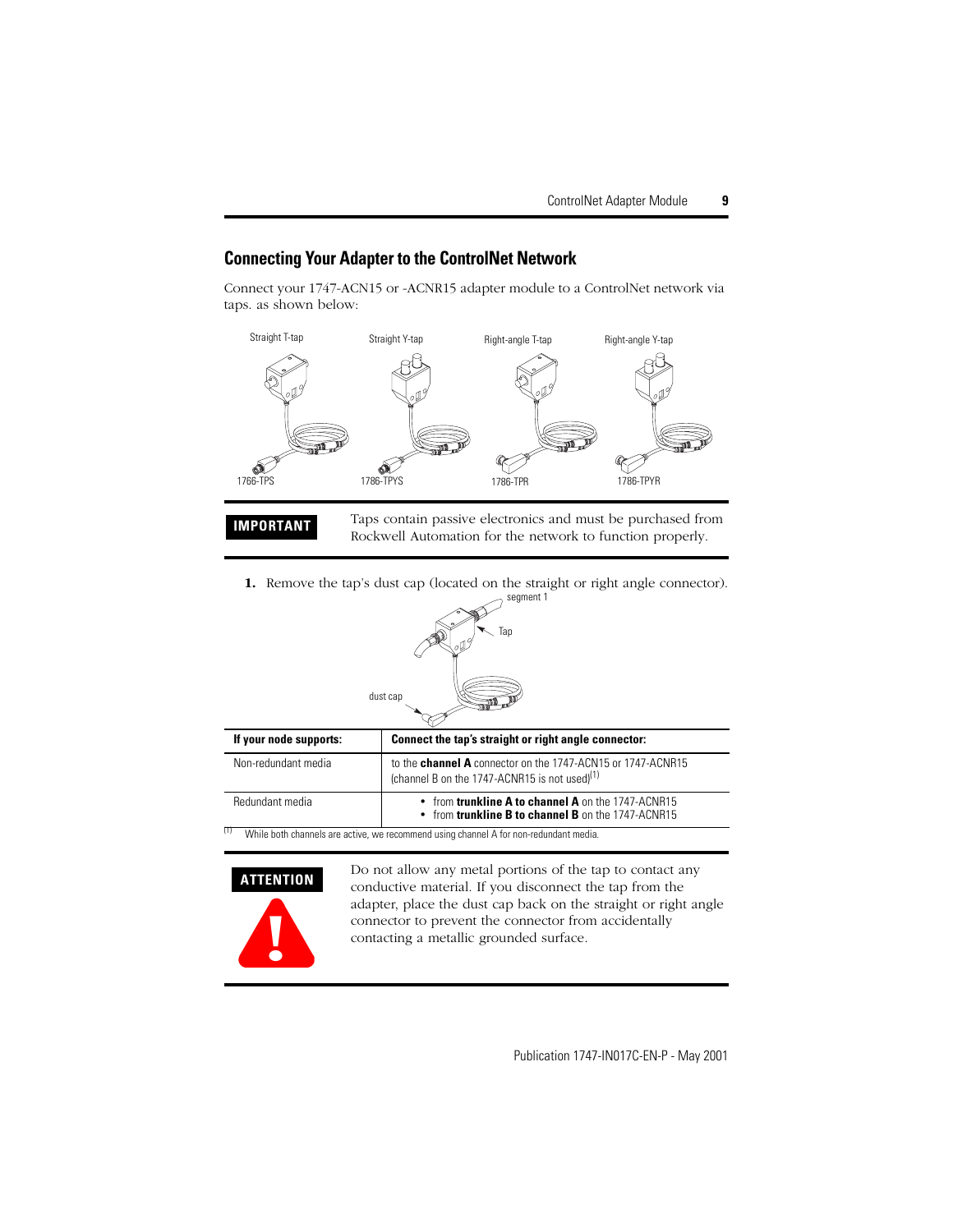**2.** Remove and discard the dust caps from the adapter BNC jacks.





Do not allow any metal portions of the tap to contact any conductive material. If you disconnect the tap from the adapter, place the dust cap back on the straight or right angle connector to prevent the connector from accidentally contacting a metallic grounded surface.



- **3.** Remove and discard the dust caps from the adapter BNC jacks.
- **4.** Connect this tap's straight or right angle connector to the BNC connector on the adapter.

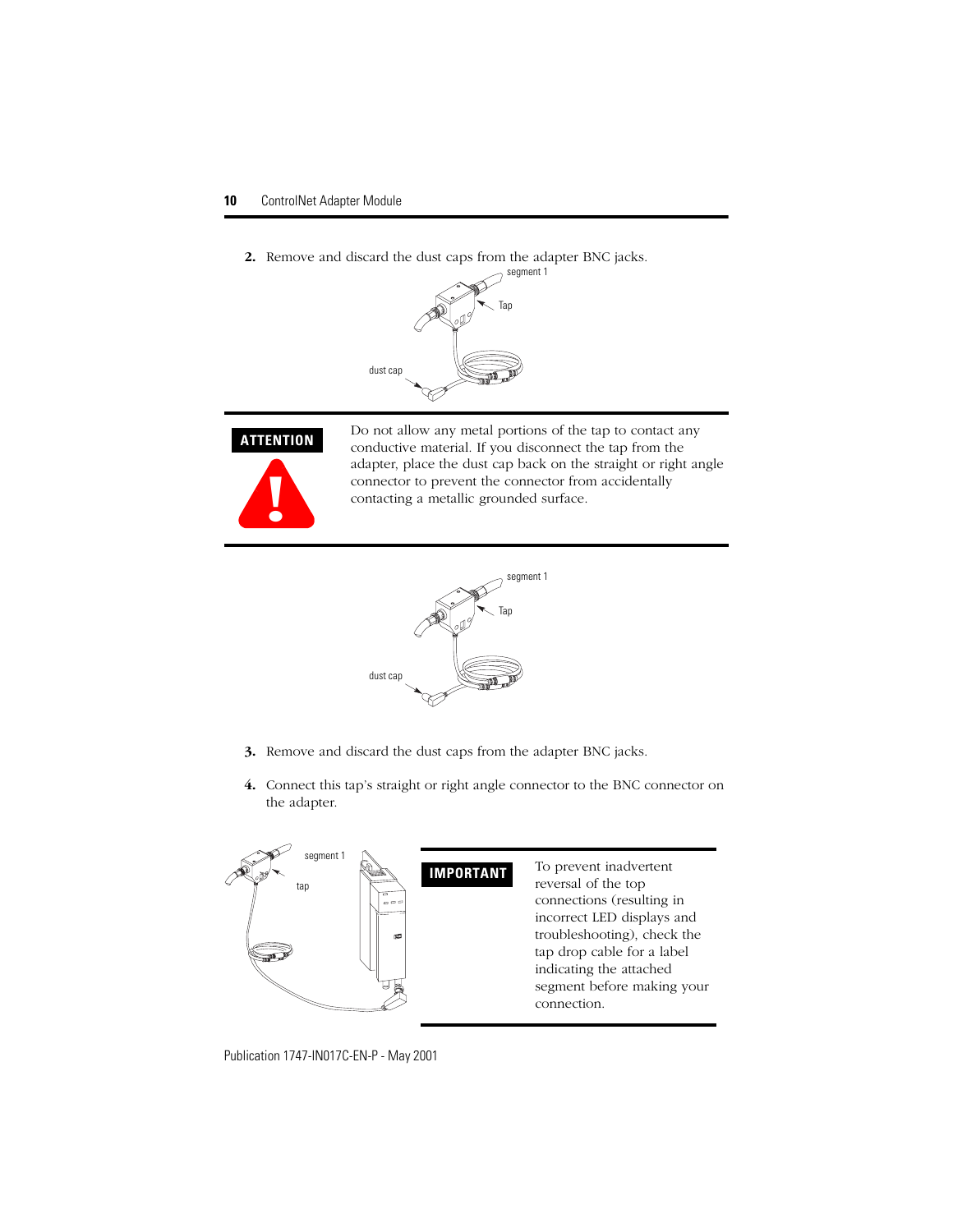**5.** For redundant adapters (1747-ACNR15), remove (and save) the dust cap located on the straight or right angle connector of the designated tap on the second segment (segment 2).



**6.** Connect this tap's straight or right angle connector to the BNC connector on the adapter.



**7.** After terminating your segments, connect the node to the network.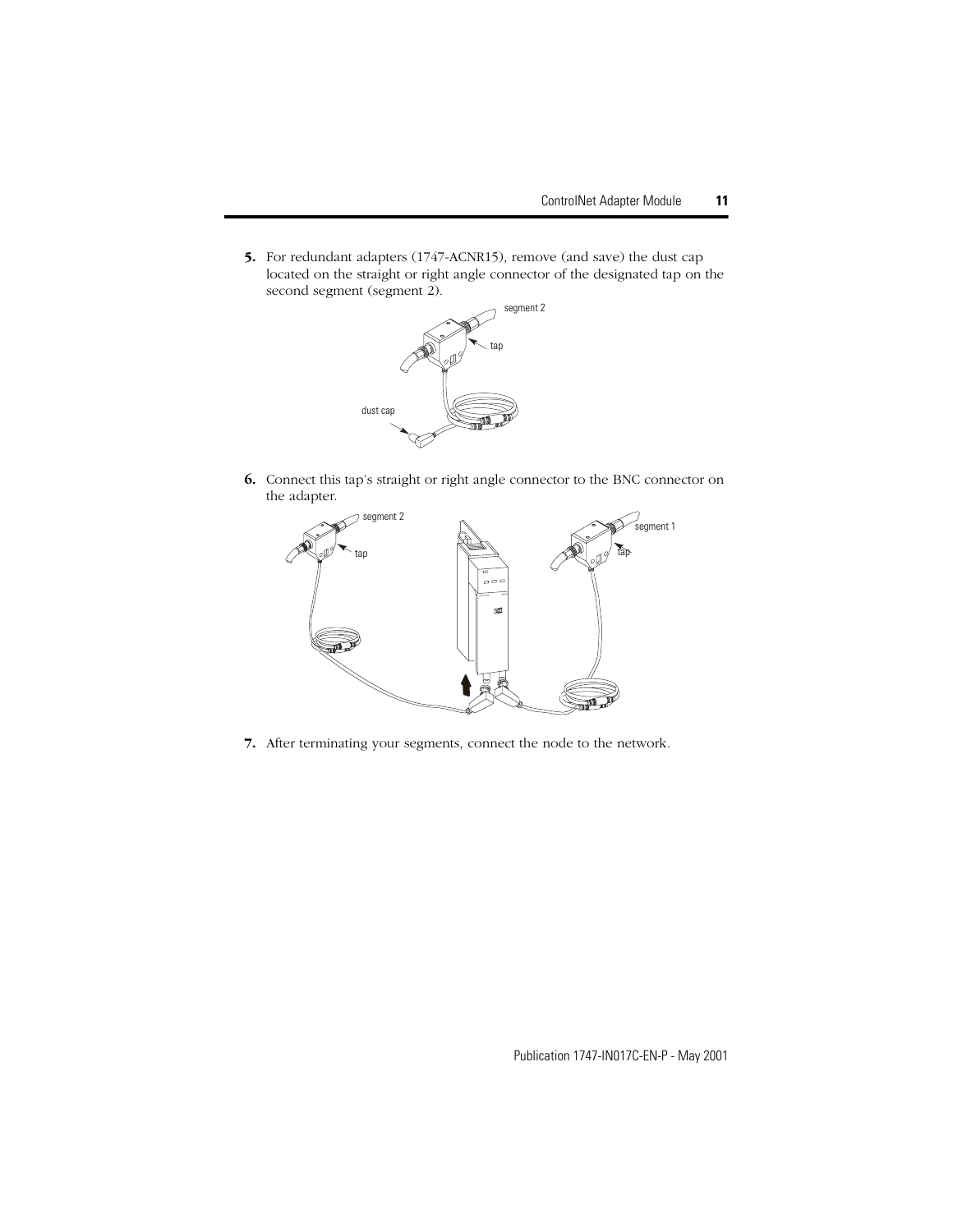## <span id="page-11-0"></span>**Connecting Programming Terminals to the Network via the NAP**

You can connect programming terminals to the ControlNet network by connecting to the network access port (NAP). Two methods are shown below.



#### **Using 1770-KFC communication interface and NAP**



1. The 1786-CP cable can be plugged into any ControlNet product's NAP to provide programming capability on the ControlNet network. A programming terminal connected through this cable is counted as a node and must have a unique address.



Use the 1786-CP cable when connecting a programming terminal to the network through NAPs. Using a commercially available RJ-style cable could result in possible network failures.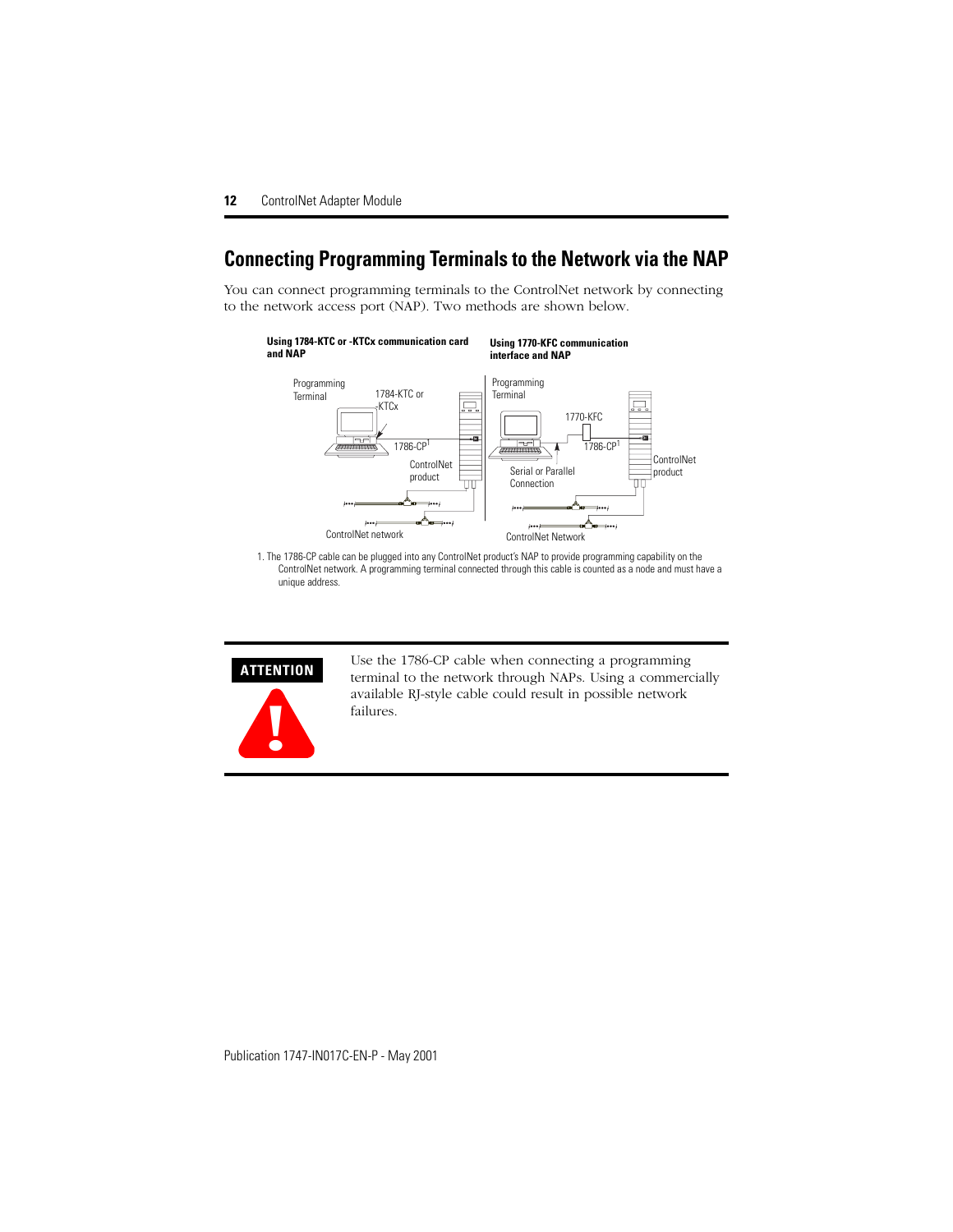## **Powerup Sequence**

There are three health indicators on the module. The indicator on the right (labeled "OK") is the general module health indicator. The indicator in the middle (labeled "A") is the health indicator for cable A. On the 1747-ACNR15, the indicator on the left (labeled "B") is the health indicator for cable B. Also, the alphanumeric display can display module status. The following describes the normal power-up sequence for the adapter module.



- **1.** Apply power to the chassis notice that the A and B indicators are off, the OK indicator is red, and the status window indicates "POST" (Power On Self Test).
- **2.** After "POST", the status window displays the sequence "0000", "1111", "2222", through "9999". During this time, the A and B indicators are off and the OK indicator appears amber.
- **3.** The series and revision levels are then displayed in the status window. A series A revision level B module would display "A/B". During this time, the A and B indicators are off and the OK indicator appears amber.
- **4.** After the operating system is loaded and initialized, the status window and the indicators indicate the status of the module and its connections to the cable(s). If the module address is not zero and a valid ControlNet connection is made to either channel A or B, then the status window toggles between "ACTV" (Active) and the module node address (" $A \neq 02$ " equals node address number 2). If there are no active connections, the status window displays "IDLE".
- **5.** If there is a hardware problem of any kind, the health indicator turns red and the status window toggles between "FATL" and either one or two numbers. The "FATL" indicates that there was a fatal error, and the numbers indicate the error code.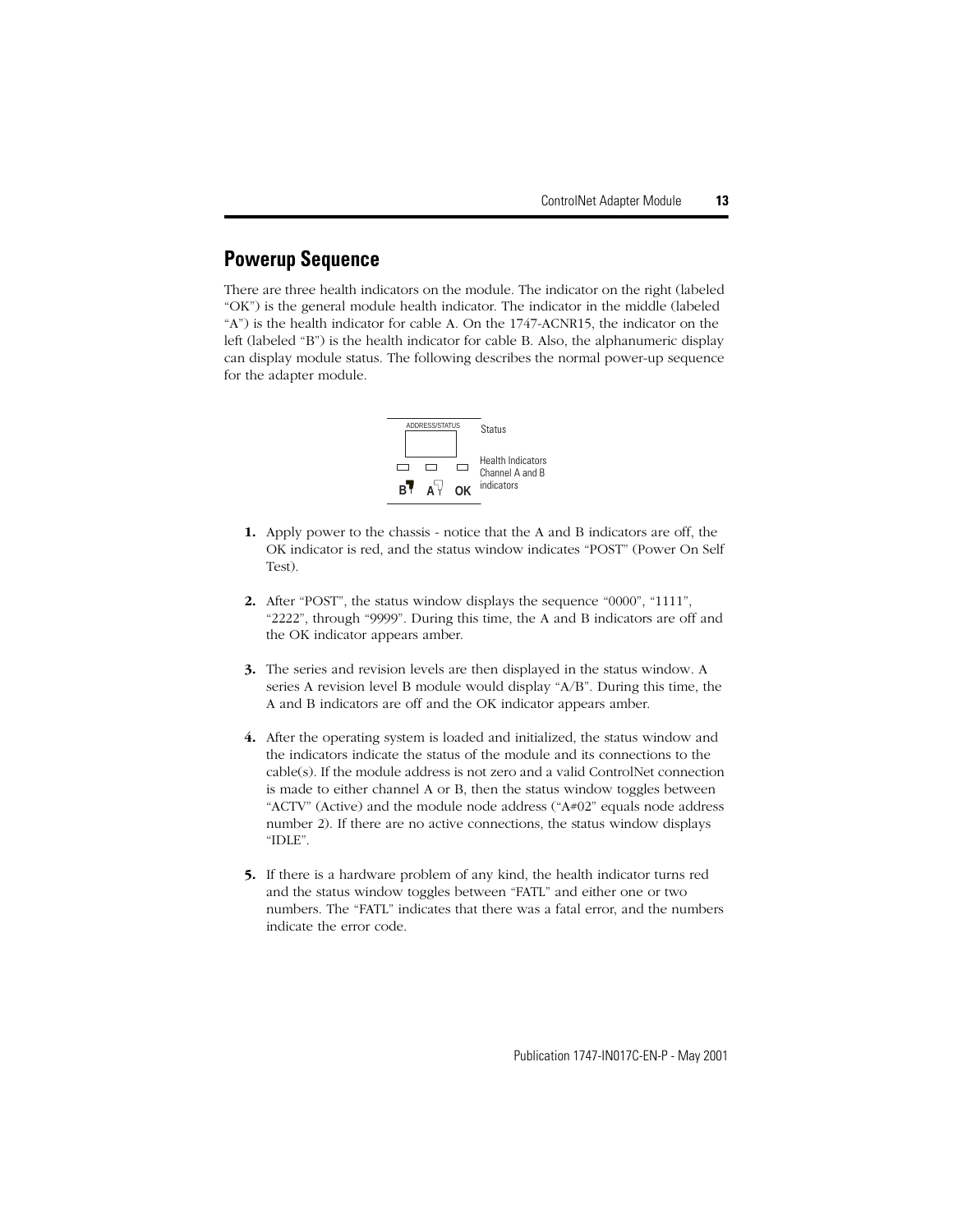## <span id="page-13-0"></span>**Troubleshooting With the Status Indicators and Status Display**

The module has indicators on the front panel as shown below. These indicators consist of:

- health indicators
- status indicators
- display of status and address

Use these indicators to troubleshoot the module.



The following tables describe how to use the indicators to troubleshoot your module.

### **Health Indicators and Display Mnemonics**

| <b>OK LED</b> | <b>Display</b>       | <b>Description</b>                                     | <b>Probable Cause</b> | <b>Recommended Action</b>                                     |
|---------------|----------------------|--------------------------------------------------------|-----------------------|---------------------------------------------------------------|
| Off           | None                 | Module is not<br>communicating.                        | Power supply fault.   | Check power supply, and<br>seat adapter firmly in<br>chassis. |
| Off           | None                 | Module is not<br>communicating.                        | Defective adapter.    | Replace adapter.                                              |
| Off           | <b>POST</b>          | Adapter is running<br>Power On Self Test.              | None                  | None                                                          |
| Amber         | 0000 through<br>9999 | Adapter is running<br>Power On Self Test.              | <b>None</b>           | None                                                          |
| Amber         | A/A                  | Adapter is<br>displaying Series<br>and Revision level. | None                  | None                                                          |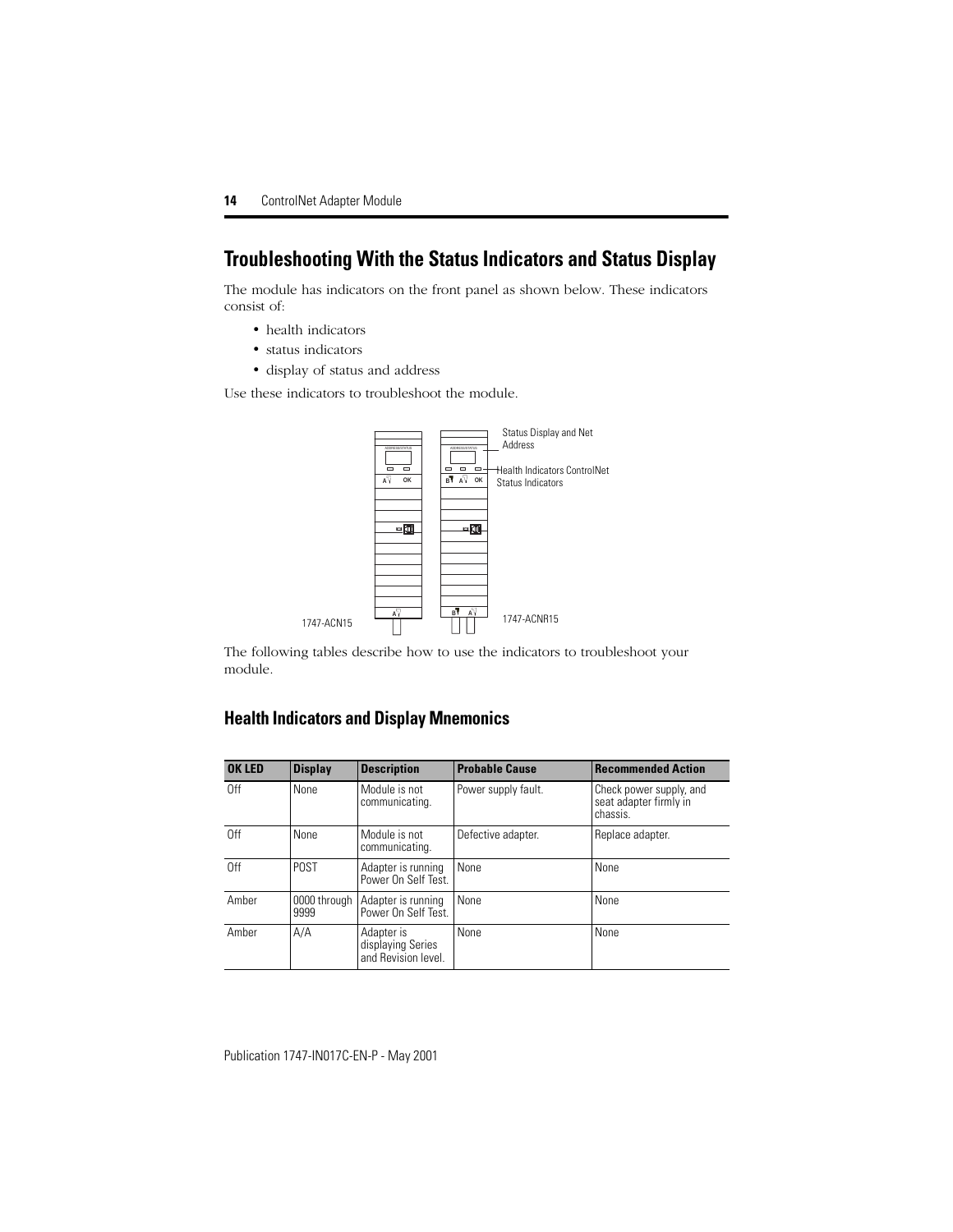| <b>OK LED</b>       | <b>Display</b>               | <b>Description</b>                                                        | <b>Probable Cause</b>                                                                                                                                                               | <b>Recommended Action</b>                                                                                                                                                                     |
|---------------------|------------------------------|---------------------------------------------------------------------------|-------------------------------------------------------------------------------------------------------------------------------------------------------------------------------------|-----------------------------------------------------------------------------------------------------------------------------------------------------------------------------------------------|
| Solid Red           | <b>FATI Number</b><br>Number | Module is not<br>communicating.                                           | The adapter has either failed<br>a hardware test, or gone into<br>a state from which it cannot<br>recover. The two numbers<br>following the FATL describe<br>the problem in detail. | Document the two numbers.<br>Power cycle the adapter.<br>Contact Technical Support at<br>440.646.6800.                                                                                        |
| Flashing Red        | A#00 ERR                     | Module is not<br>communicating.                                           | The node address switches<br>are set to 00 which is not<br>valid.                                                                                                                   | Power the adapter off,<br>remove the adapter from the<br>chassis, change the node<br>address switch to something<br>other than 00, replace the<br>adapter in the chassis, and<br>apply power. |
| <b>Flashing Red</b> | DUP NODE                     | Module is not<br>communicating.                                           | The adapter has detected a<br>duplicated node address on<br>the network.                                                                                                            | Correct the duplicate node<br>address problem.                                                                                                                                                |
| <b>Flashing Red</b> | CPU OVER                     | Module is not<br>communicating.                                           | The ControlNet configuration<br>has overloaded the central<br>processing unit in the<br>adapter.                                                                                    | Reduce load on adapter by<br>removing some connections<br>or increasing the connection<br>RPI values.                                                                                         |
| Flashing<br>Green   | <b>IDLE</b>                  | Module is working<br>properly, but there<br>are no active<br>connections. | None                                                                                                                                                                                | None                                                                                                                                                                                          |
| Flashing<br>Green   | <b>NET ERR</b>               | Module is not<br>communicating.                                           | The adapter has detected a<br>cable fault and is attempting<br>to recover. The adapter is<br>sending the three "I'm<br>alive!" packets.                                             | None, check cable if problem<br>persists.                                                                                                                                                     |
| Solid Green         | <b>ACTV A#XX</b>             | Module is working<br>properly.                                            | None                                                                                                                                                                                | None                                                                                                                                                                                          |
| Solid Green         | BOOT A#XX                    | Module is on<br>network, but not<br>supporting any<br>connections.        | The main code in the module<br>has failed, or the main code<br>is being updated.                                                                                                    | Update the main code with<br>the latest Series and<br>Revision code.                                                                                                                          |
| 0ff                 | CODE UPDT<br>A#XX            | Firmware update<br>mode.                                                  | Adapter firmware is being<br>updated via ControlFlash<br>update utility.                                                                                                            | None                                                                                                                                                                                          |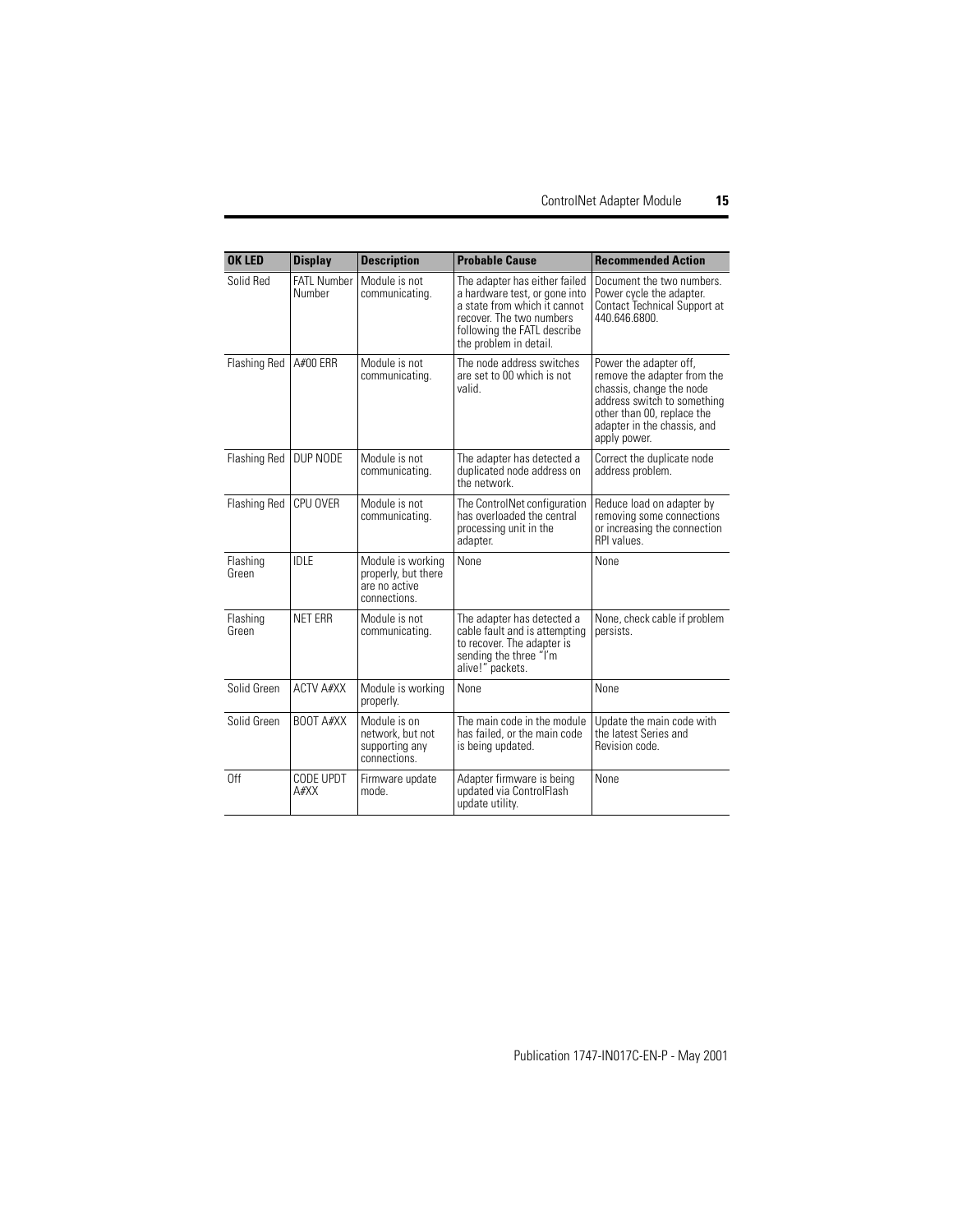## **ControlNet Status Indicators**

- steady indicator is on continuously in the defined state.
- alternating the two indicators alternate between the two defined states at the same time (applies to both indicators viewed together). The two indicators are always in opposite states, out of phase.
- flashing the indicator alternates between the two defined states (applies to each indicator viewed independent of the other). If both indicators are flashing, they must flash together, in phase.

| $A^T$ and $B^T$              | Cause                                | <b>Action</b>                                                                                 |
|------------------------------|--------------------------------------|-----------------------------------------------------------------------------------------------|
| 0ff                          | No power                             | None or power up                                                                              |
| Steady red                   | Faulted unit                         | Cycle power<br>If fault persists, contact Technical Support at<br>440.646.6800.               |
| Alternating<br>red/green     | Self-test                            | None                                                                                          |
| Alternating red/off          | Incorrect node configuration         | Check network address and other ControlNet<br>configuration parameters                        |
| $A^{\nabla}$ or $B^{\nabla}$ | Cause                                | <b>Action</b>                                                                                 |
| 0ff                          | Channel disabled                     | Program network for redundant media, if required                                              |
| Steady green                 | Normal operation                     | None                                                                                          |
| Flashing green/off           | Temporary errors                     | None; unit will self-correct                                                                  |
|                              | Listen only                          | Cycle power                                                                                   |
| Flashing red/off             | Media fault                          | Check media for broken cables, loose connectors,<br>missing terminators, etc.                 |
|                              | No other nodes present on<br>network | Add other nodes to the network                                                                |
| Flashing red/green           | Incorrect network<br>configuration   | Cycle power or reset unit<br>If fault persists, contact Technical Support at<br>440.646-6800. |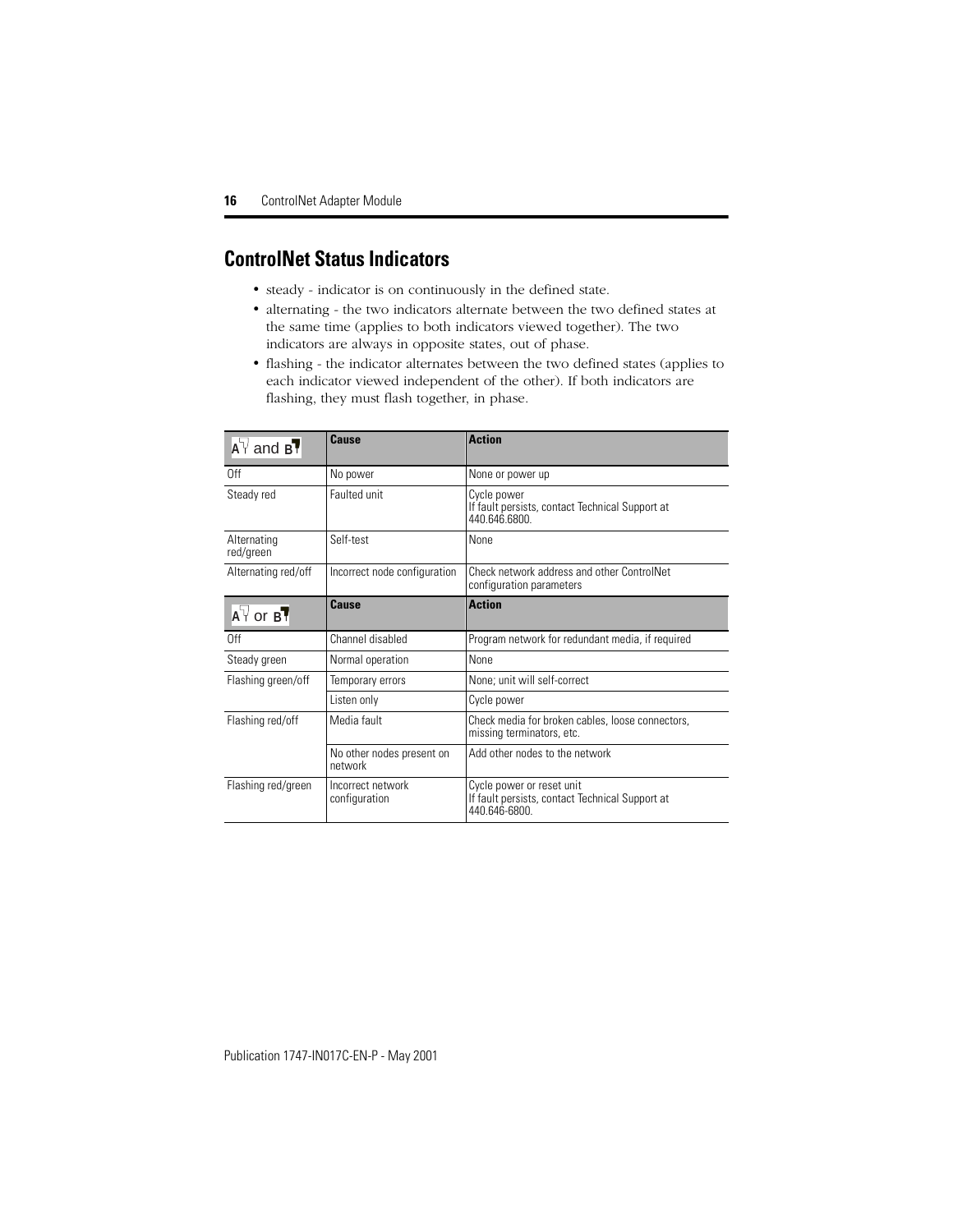### **The following information applies when operating this equipment in hazardous locations:**

Products marked "CL I, DIV 2, GP A, B, C, D" are suitable for use in Class I Division 2 Groups A, B, C, D, Hazardous Locations and nonhazardous locations only. Each product is supplied with markings on the rating nameplate indicating the hazardous location temperature code. When combining products within a system, the most adverse temperature code (lowest "T" number) may be used to help determine the overall temperature code of the system. Combinations of equipment in your system are subject to investigation by the local Authority Having Jurisdiction at the time of installation.

#### **WARNING**



#### **EXPLOSION HAZARD**

- Do not disconnect equipment unless power has been removed or the area is known to be nonhazardous.
- Do not disconnect connections to this equipment unless power has been removed or the area is known to be nonhazardous. Secure any external connections that mate to this equipment by using screws, sliding latches, threaded connectors, or other means provided with this product.
- Substitution of components may impair suitability for Class I, Division 2.
- If this product contains batteries, they must only be changed in an area known to be nonhazardous.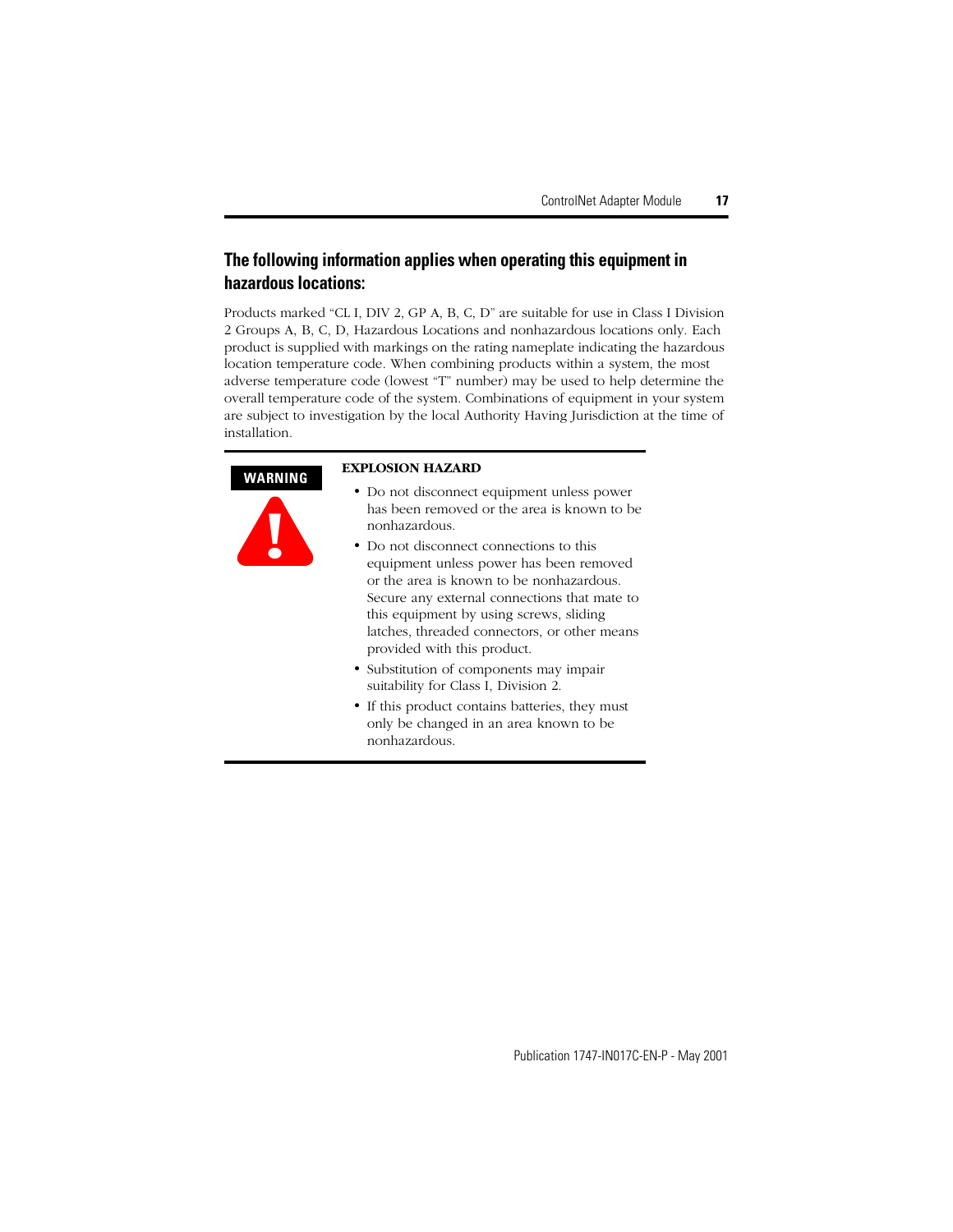#### **Informations sur l'utilisation de cet équipement en environnements dangereux :**

Les produits marqués « CL I, DIV 2, GP A, B, C, D » ne conviennent qu'à une utilisation en environnements de Classe I Division 2 Groupes A, B, C, D dangereux et non dangereux. Chaque produit est livré avec des marquages sur sa plaque d'identification qui indiquent le code de température pour les environnements dangereux. Lorsque plusieurs produits sont combinés dans un système, le code de température le plus défavorable (code de température le plus faible) peut être utilisé pour déterminer le code de température global du système. Les combinaisons d'équipements dans le système sont sujettes à inspection par les autorités locales qualifiées au moment de l'installation.

#### **AVERTISSEMENT**



#### **RISQUE D'EXPLOSION**

- Couper le courant ou s'assurer que l'environnement est classé non dangereux avant de débrancher l'équipement.
- Couper le courant ou s'assurer que l'environnement est classé non dangereux avant de débrancher les connecteurs. Fixer tous les connecteurs externes reliés à cet équipement à l'aide de vis, loquets coulissants, connecteurs filetés ou autres moyens fournis avec ce produit.
- La substitution de composants peut rendre cet équipement inadapté à une utilisation en environnement de Classe 1, Division 2.
- S'assurer que l'environnement est classé non dangereux avant de changer les piles.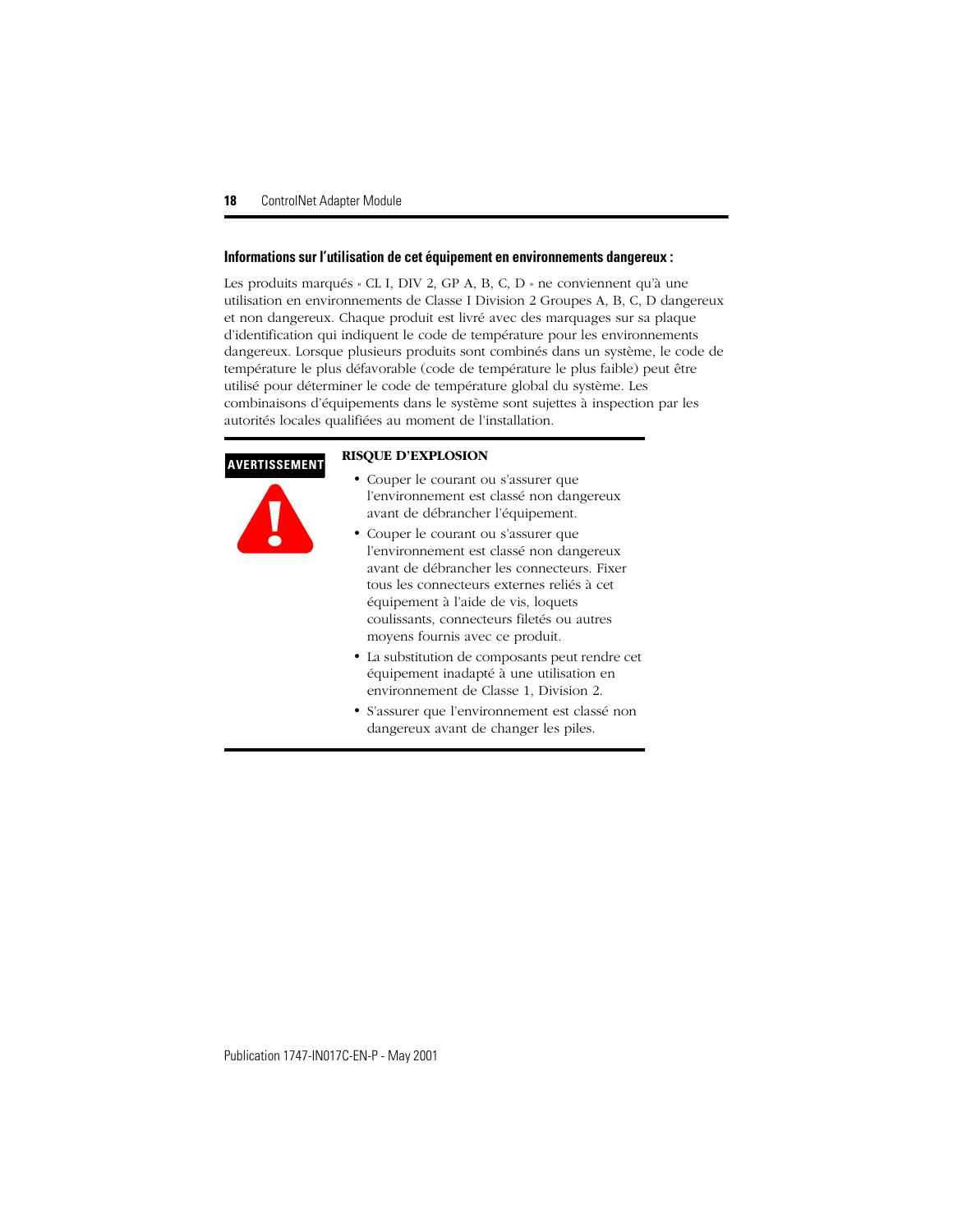## **Specifications**

| <b>Description</b>                                                                                            | <b>Specification</b>                                                                                                                                                                                                                                                                          |
|---------------------------------------------------------------------------------------------------------------|-----------------------------------------------------------------------------------------------------------------------------------------------------------------------------------------------------------------------------------------------------------------------------------------------|
| Module Location                                                                                               | 1746 I/O chassis, leftmost slot                                                                                                                                                                                                                                                               |
| Interconnect Cable                                                                                            | Quad shield RG-6 coaxial cable - Refer to the ControlNet Cable<br>System manual (pub. no. 1786-6.2.1) for more information                                                                                                                                                                    |
| Power Dissipation                                                                                             | 5 Watts                                                                                                                                                                                                                                                                                       |
| <b>Thermal Dissipation</b>                                                                                    | 17.06 BTU/hr                                                                                                                                                                                                                                                                                  |
| <b>Backplane Current</b>                                                                                      | 900 mA at 5V                                                                                                                                                                                                                                                                                  |
| <b>Environmental Conditions</b><br>Operational Temperature<br>Storage Temperature<br><b>Relative Humidity</b> | +0° to +60°C (+32° to +140°F)<br>-40 $^{\circ}$ o to +85 $^{\circ}$ C (-40 $^{\circ}$ to +185 $^{\circ}$ F)<br>5% to 95% (without condensation)                                                                                                                                               |
| <b>Product Certifications</b><br>(when product or packaging is marked)                                        | UL Listed Industrial Control Equipment for use in Class I, Div 2<br>.Q.<br><b>Hazardous Locations</b><br>UL Listed Industrial Control Equipment for use in Hazardous<br>Locations, Certified for Canada<br>$\zeta \in$ Marked for all applicable directives<br>Marked for all applicable acts |

This product must be mounted within a suitable system enclosure to prevent personal injury resulting from accessibility to live parts. The interior of this enclosure must be accessible only by the use of a tool.

This industrial control equipment is intended to operate in a Pollution Degree 2 environment, in overvoltage category II<br>applications, (as defined in IEC publication 664A) at altitudes up to 2000 meters without derating.